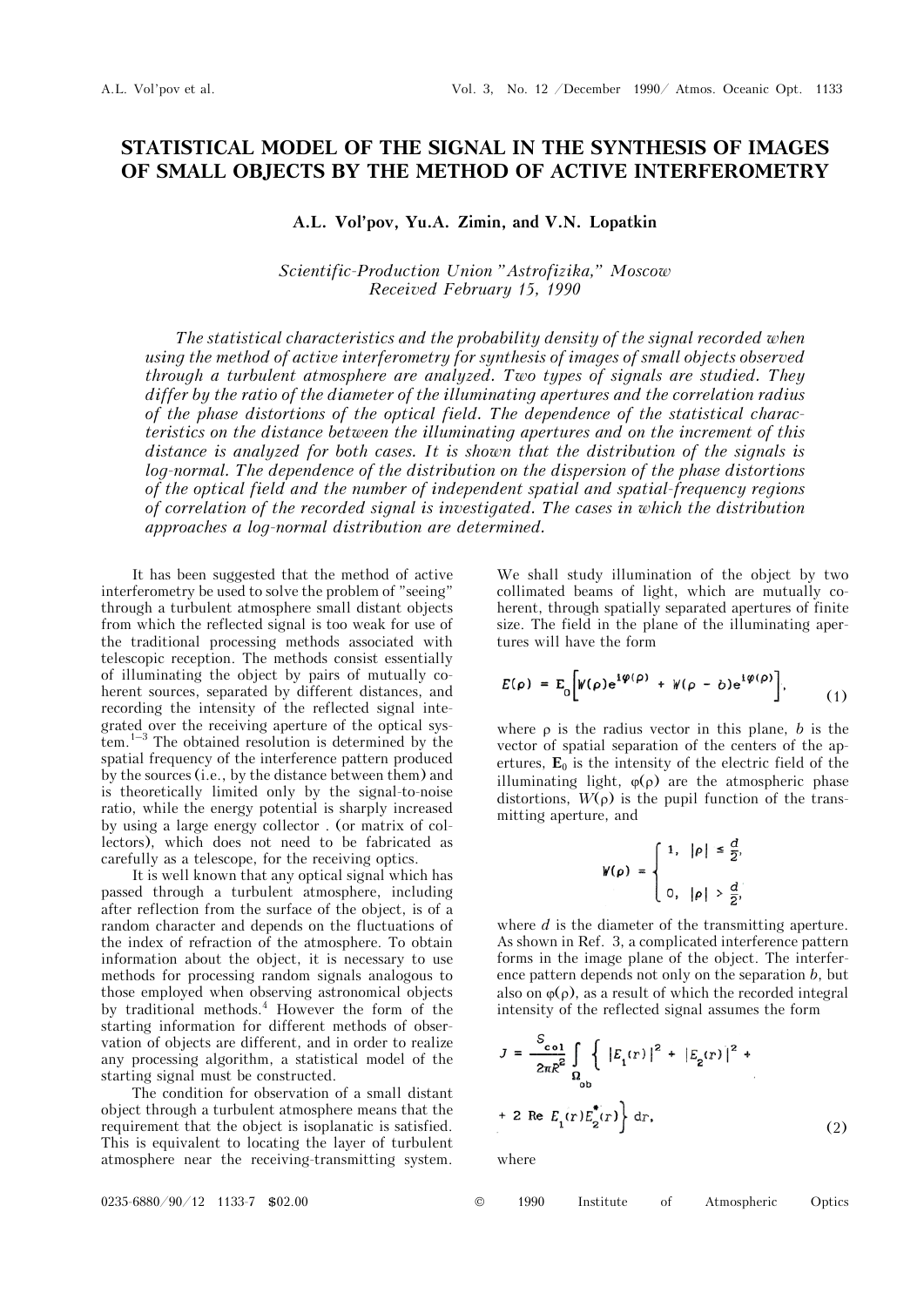$$
E_{1}(r) = \frac{E_{0}Q(r)}{\lambda R} \exp\{i\frac{k}{2R}|r|^{2}\} \int_{-\infty}^{+\infty} W(\rho) \exp\{i\varphi(\rho) + i\frac{k}{2R}|\rho|^{2} - i\frac{k}{R}r\rho\} d\rho;
$$
  
+  $i\frac{k}{2R}|\rho|^{2} - i\frac{k}{R}r\rho\} d\rho;$   

$$
E_{2}(r) = \frac{E_{0}Q(r)}{\lambda R} \exp\{i\frac{k}{2R}|r|^{2}\} \int_{-\infty}^{+\infty} W(\rho - b) \times
$$
  
×  $\exp\{i\varphi(\rho) + i\frac{k}{2R}|\rho|^{2} - i\frac{k}{R}r\rho\} d\rho,$  (3)

 $S_{\text{col}}$  is the area of the receiving aperture of the collector,  $\lambda$  is the wavelength of illumination,  $k = 2\pi/\lambda$ , *R* is the distance to the object, r is the radius vector in the image plane of the object,  $\mathbf{E}_0O(r)$  is the distribution of the complex amplitude of the light field in the image plane, and  $\Omega_{ob}$  is the two-dimensional projection of the object on the image plane.

In Eq. (2) only the third (cross) term carries information. This term can be separated from the signal *I* by different methods, for example, with the help of temporal phase modulation,<sup>1</sup> whence not only the real but also the imaginary part of the product \*  $E_1(r) E_2^*(r)$  is found. As a result the component of the signal carrying information under conditions of a turbulent atmosphere assumes the form

$$
q_{\mathbf{T}}(b) = \frac{S_{\text{col}}}{\pi R^2} \int_{\mathcal{O}_{\text{ob}}} E_{\mathbf{1}}(r) E_{\mathbf{2}}^{\dagger}(r) \, dr =
$$
\n
$$
= \frac{S_{\text{col}}}{\pi \lambda^2 R^4} \int_{-\infty}^{+\infty} F(\omega) \int_{-\infty}^{+\infty} W(\rho_{\mathbf{1}}) W(\rho_{\mathbf{2}} - b) \times
$$
\n
$$
\times \exp\left[i \varphi(\rho_{\mathbf{1}}) - i \varphi(\rho_{\mathbf{2}}) + i \frac{k}{2R} [|\rho_{\mathbf{1}}|^2 - |\rho_{\mathbf{2}}|^2] \right] d\rho_{\mathbf{1}} d\rho_{\mathbf{2}} \times
$$
\n
$$
\times \int_{\Omega_{\text{ob}}} \exp\left[-i \frac{k}{R} r [\rho_{\mathbf{1}} - \rho_{\mathbf{2}}) + i \omega r \right] dr d\omega, \tag{4}
$$

where  $F(\omega)$  is the complex Fourier spectrum of the image of the object  $I(r) = |\mathbf{E}_0 Q(r)|^2$  and  $\omega$  is the radius vector in the spatial-frequency plane. Since

$$
\int_{\Omega_{\text{ob}}} \exp\left[-i\frac{k}{R}r(\rho_1 - \rho_2) + i\omega r\right] dr \rightarrow (\lambda R)^2 \delta \left[\rho_1 - \rho_2 + \frac{R}{k} \omega\right],
$$

then  $q_T(b)$  becomes

$$
q_{\text{T}}(b) = \frac{S_{\text{col}}}{\pi R^2} \iint\limits_{-\infty}^{+\infty} \tilde{F}(\omega) W(\rho) W(\rho - b - \frac{R}{k} \omega) \times
$$

$$
\times \exp \left[ i \varphi(\rho) - i \varphi \left[ \rho - \frac{R}{k} \omega \right] + i \omega \rho \right] d\omega \, d\rho, \tag{5}
$$

where  $\tilde{F}(\omega) = F(\omega) \exp\left(-i\frac{R}{2k}|\omega|^2\right)$ .

The expression obtained for  $q_T(b)$  characterizes the information-carrying signal for arbitrary ratios of the size of the transmitting aperture *d* and the spatial correlation radius of the light field  $\rho_0$ , determining the "strength" of the fluctuations  $\varphi(\rho)$ . When the aperture size *d* is decreased until the condition  $d \ll \rho_0$  is satisfied, the function  $W(\rho)$  becomes narrower than  $\varphi(\rho)$ , and then

$$
q_{\mathbf{T}}(b) = \frac{S_{\text{col}}}{\pi R^2} \left[\frac{kb}{R}\right] \exp\left[i\frac{k}{2R}|b|^2 + i\varphi(0) - i\varphi(b)\right].
$$
\n(6)

Adaptive noise of different origin (noise in the photodetector, photon noise, errors in determining the cross term (4), etc.) is always present in the recording and measuring systems together with the measured signals. When a complex signal of the type  $q_T(b)$  is formed the noise also becomes complex. Thus the total measured signal has the form

$$
q_{\tau}(b) = \frac{S_{col}}{\pi R^2} \int_{-\infty}^{+\infty} \tilde{F}(\omega)W(\rho)W(\rho - b - \frac{R}{k} \cdot \omega) \times
$$
  
 
$$
\times \exp \left[ i\varphi(\rho) - i\varphi(\rho - \frac{R}{k} \cdot \omega) + i\omega \rho \right] d\omega d\rho + n(b), \tag{7}
$$

where  $n(b)$  is the complex random (noise) signal.

We shall first study the statistical characteristics of the noise. Based on the central limit theorem, the large number of independent sources of noise results in the fact that  $n(b)$  can be assumed to be Gaussian and  $\delta$ -correlated with mean  $\bar{n} = \langle n(b) \rangle$  and correlation function

$$
\langle n(b_1) n^*(b_2) \rangle = N_0 \delta(b_1 - b_2), \tag{8}
$$

where  $N_0$  is the spectral density of the noise power.

We shall begin our analysis of the statistical characteristics of the signal with the simplest case, which is observed when  $d \ll \rho_0$ . The average value of  $q_T(b)$  will have the form

$$
\langle q_{\tau}(b) \rangle = \frac{S_{\text{col}}}{\pi R^2} \left[ \frac{kb}{R} \right] \exp \left\{ i \frac{k}{2R} |b|^2 - \frac{1}{2} D_{\varphi} \left( |b| \right) \right\},\tag{9}
$$

where  $D_{\varphi}(x)$  is the structure function of the phase distortions. The correlation function  $q_T(b)$  is determined as follows: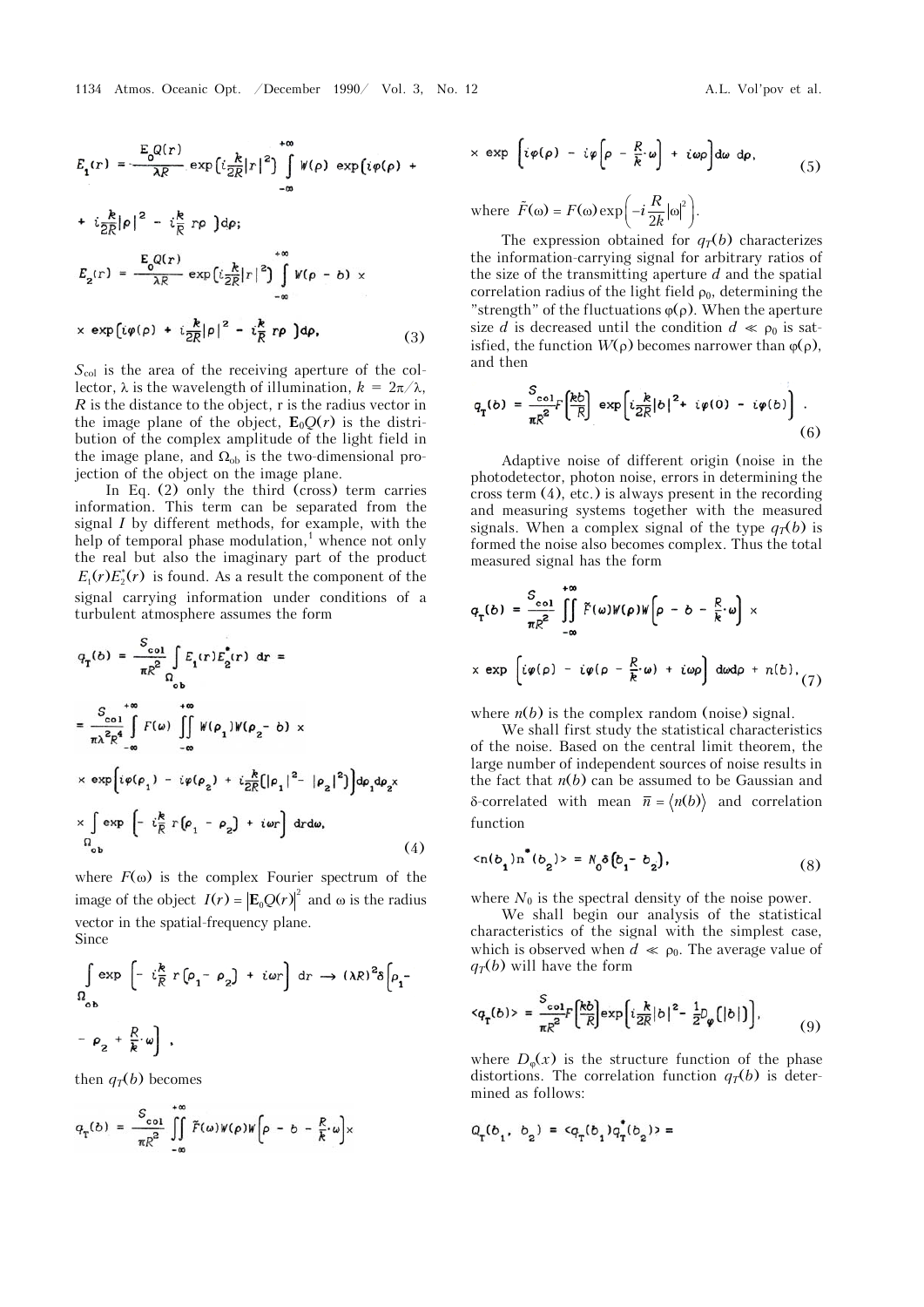$$
= \left[\frac{S_{\text{col}}}{\pi R^2}\right]^2 F \left[\frac{k b_1}{R}\right] F^* \left(\frac{k b_2}{R}\right) \exp\left(i \frac{k}{2R} \left(|b_1|^2 - |b_2|^2\right)\right) \times \exp\left[-\frac{1}{2} D_\varphi \left(|b_1 - b_2|\right)\right],
$$
\n(10)

whence the variance  $\sigma_{q_T}^2$  at  $b_1 = b_2$  can be found:

$$
\sigma_{\mathbf{q}_{\mathrm{T}}}^{2} = \left. \left[ \frac{S_{\mathrm{col}}}{\pi R^{2}} \right]^{2} \middle| F\left( \frac{\hbar b}{R} \right) \right|^{2}.
$$

It is well known that the function  $\exp \left( -\frac{1}{2} D_{\varphi}(x) \right)$ has the characteristic form  $\exp(-3.44 |x \nvert / \rho_0|)^{5/3}$ (Ref. 5), i.e., it is concentrated in the range  $|x| \le \rho_0$ . Since for a small distant object inequalities of the type

$$
\frac{2\pi R}{kl} > \rho_0 \quad \text{or} \quad \frac{R}{kl} \gg \rho_0,
$$
 (11)

where *l* is the transverse size of the object and 2*R*/*kl* is the spatial coherence radius of the object field, are characteristically satisfied, the function  $\exp\left(-3.44\left|b\right/p_{\text{o}}\right|^{5/3}\right)$  is much narrower than  $F\!\left(\frac{kb}{R}\right)$ and  $\langle q_T(b) \rangle$  is different from zero only for distances between the centers of the transmitting apertures  $|b| \le \rho_0$  (Fig. 1). Writing  $b_2 = b_1 + \Delta b$  the correlation function can be put into the form

$$
Q_{\mathbf{T}}(b, \Delta b) = \left[\frac{S_{\text{col}}}{\pi R^2}\right]^2 F\left(\frac{kb}{R}\right) F^*(k(b + \Delta b)) \times
$$
  
 
$$
\times \exp\left[-i\frac{k}{2R}|\Delta b|^2 + i\frac{k}{R}\Delta b \cdot b - 3.44\left|\frac{\Delta b}{\rho_0}\right|^{5/3}\right].
$$
 (12)

From here and the inequalities (11) it is obvious that it is defined in the range of increments  $\Delta b$ :  $|\Delta b| \le \rho_0$ .



*FIG. 1. The ratio of the Fourier spectrum of the object F(b) and the average OTF of the turbulent atmos-* $\sqrt{1-\mu}$ 

*phere* exp 
$$
-\left(\frac{1}{2} D_{\varphi} |b| \right)
$$
, *forming the signal*  $q_{\text{T}}(b)$ .

We shall now analyze the probability density  $q_T(b)$ . Since in a turbulent atmosphere phase fluctuations have a normal distribution,<sup>6</sup> because  $\varphi(0)$  and  $\varphi(b)$  are independent quantities their difference is also distributed normally, but as a result  $q_T(b)$  has a  $log-normal distribution<sup>6</sup> (Fig. 2):$ 

$$
\omega(q_{_{\rm T}}) = \frac{1}{\sqrt{2\pi}\sigma_{\varphi}q_{_{\rm T}}(b)} \exp\left\{-\ln^2[q_{_{\rm T}}(b)/A\ ]/2\sigma_{\varphi}^2\right\} \;, \eqno{(13)}
$$

where  $\sigma_{\omega}^2$  is the variance of the phase fluctuations and  $A = \frac{S_{col}}{\pi R^2} F\left(\frac{kb}{R}\right) \exp\left(i\frac{k}{2R}|b_i|^2\right)$ . In the expression (13) the condition  $\langle \varphi(0) - \varphi(b) \rangle = 0$  was used.



*FIG. 2. Distribution of the signal*  $q_T$  *for different variances*  $\sigma_{\varphi}^2$ .

We shall now study the general case: the signal  $q_T(b)$  for  $d \geq \rho_0$ . Its average value will have the form

$$
\langle q_{\mathbf{T}}(b) \rangle = \frac{S_{\text{col}}}{\pi R^2} \int_{-\infty}^{+\infty} \tilde{F}(\omega) \exp\left[-\frac{1}{2}D_{\varphi} \left| \frac{R}{R} \cdot \omega \right| \right] \times
$$
  
 
$$
\times H_0 \left[ b + \frac{R}{k} \cdot \omega \right] d\omega, \qquad (14)
$$

where

$$
H_{0}\left(b + \frac{R}{k} \cdot \omega\right) = \int_{-\infty}^{+\infty} W(\rho)W\left(\rho - b - \frac{R}{k} \cdot \omega\right) \exp\left(i\omega\rho\right) d\rho
$$
\n(15)

is the mutual aberration-free optical transfer function (OTF) of the transmitting apertures. Using the inequalities (11) and the definition of  $D_{\phi}(x)$ , we write

$$
\langle q_{\mathbf{T}}(b) \rangle \approx \frac{S_{\text{col}}}{\pi R^2} \tilde{F}(0) \int_{-\infty}^{+\infty} \exp\left[-3.44 \left| \frac{R\omega}{k\rho_0} \right|^{5/3}\right] \times
$$
  
 
$$
\times H_0 \left[b + \frac{R}{k} \omega\right] d\omega, \qquad (16)
$$

whence it is obvious that the average value is different from zero only for distances  $|b| < d + \rho_0$ . When the condition  $d \gg \rho_0$  is satisfied, i.e., when the diameters of the transmitting apertures are large, the function  $\exp[-1/2]$   $D_{\varphi}$  becomes much narrower, as a result of which we can write, expanding  $H_0$  in a Taylor series at the point 6 and retaining the first two terms,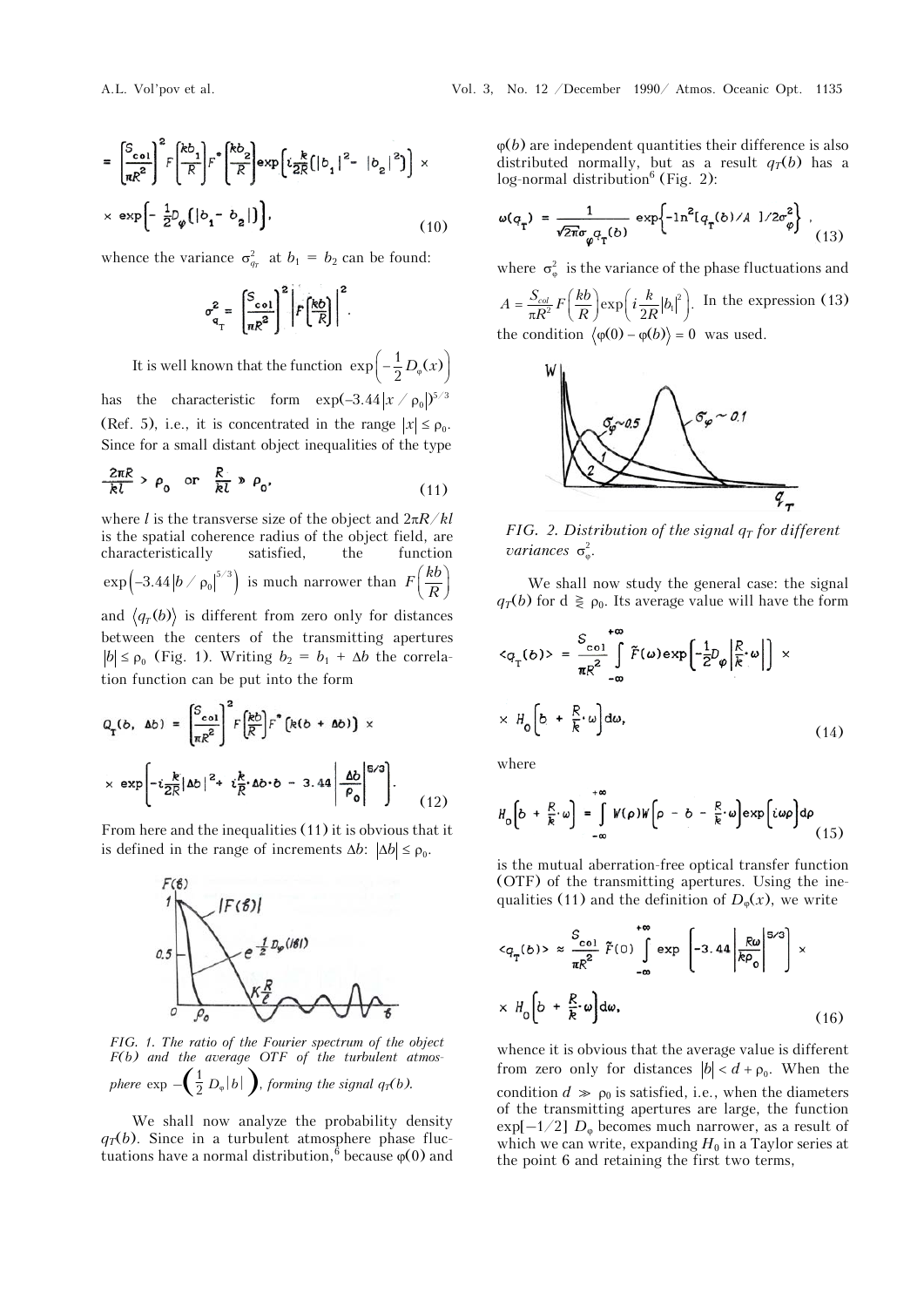$$
\langle q_{\mathbf{T}}(b) \rangle \approx \frac{S_{\text{col}}}{\pi R^2} \tilde{F}(0) \left[ H_0(b) M + \nabla H_0(b) \theta \right],\tag{17}
$$

where

 $\boldsymbol{\theta}$ 

$$
M = \int_{\infty}^{\infty} \exp\left[-3.44 \left| \frac{R\omega}{k\rho_0} \right|^{5/3}\right] d\omega,
$$
  

$$
= \int_{\infty}^{\infty} \left| \frac{R\omega}{k} \right| \exp\left[-3.44 \left| \frac{R\omega}{k\rho_0} \right|^{5/3}\right] d\omega.
$$

To determine the correlation function  $Q_T(b_1, b_2)$ we write, according to Ref. 3,

$$
Q_{\mathbf{T}}(b_1, b_2) = \langle q_{\mathbf{T}}(b_1) q_{\mathbf{T}}^{\dagger}(b_2) \rangle \approx \left(\frac{S_{\text{col}}}{\pi R^2}\right)^2 M P \times
$$
  

$$
\times \int_{\infty}^{\infty} |F(\omega)|^2 H_0 \left[b_1 + \frac{R}{R} \omega\right] H_0^{\dagger} \left[b_2 + \frac{R}{R} \omega\right] d\omega,
$$
 (18)

where

$$
P = \int_{\infty}^{\infty} \exp\left[-3.44 \left| \frac{\rho}{\rho_0} \right|^{5/3}\right) d\rho.
$$

Writing, as we did in the preceding case,  $b_1 = b$ ,  $b_2 = b + \Delta b$ , we can see that  $Q_T(b, \Delta b)$  is defined in the region  $|\Delta b| \le d$  and has a maximum at  $\Delta b = 0$ , when  $Q(b, 0)$  is the variance  $\sigma_{q_r}^2$ :

$$
\sigma_{\mathbf{q}_{\mathrm{T}}}^{2} = \left(\frac{S_{\mathrm{col}}}{\pi R^{2}}\right)^{2} M P \int_{\infty}^{\infty} |F(\omega)|^{2} |H_{0}\left(b + \frac{R}{k} \cdot \omega\right)|^{2} d\omega.
$$
\n(19)

For large *b*, such that  $|b| \gg d$ , in Eq. (18) the high-frequency part of  $|F(\omega)|^2$ , which oscillates quite rapidly, is integrated and in addition the position of the minima and maxima alternate at distances much shorter them *d*. For this reason the behavior of the function  $Q$  in this region as  $|b|$  increases will be: a) monotonically decreasing (as  $1/x^2$ ) if  $|\Delta b| \le d$  or b) oscillatory and decreasing (as  $\sim$   $(\sin x/x)^2$  if  $|\Delta b| \ll d$ . For  $|b| < d$  the low and middle frequency parts of  $|F(\omega)|^2$ , in which the fluctuations of the Fourier spectrum are not so characteristic because of the condition that the object be small., are integrated. As a result, the smaller  $|b|$ , the smaller the oscillations as a function of *b* and the weaker the dependence of  $Q(b, \Delta b)$  on  $\Delta b$  are, i.e., in this region, like in the case studied above,  $Q(b, \Delta b) \approx |F(\omega)|^2$ .

Before analyzing the probability distribution of the signal  $q_T(b)$ , we shall study the characteristic that determines its random nature — the instantaneous OTF of the system "transmitting aperture-atmosphere":

$$
H_{\varphi}\left[b + \frac{R}{k} \cdot \omega\right] = \int_{\infty}^{\infty} W(\rho) W\left[\rho - b - \frac{R}{k} \cdot \omega\right] \times
$$
  

$$
\times \exp\left[i \omega \rho + i \varphi(\rho) - i \varphi(\rho - \frac{R}{k} \cdot \omega)\right] d\rho.
$$
 (20)

It was mentioned above that the phase fluctuations of the optical field in a turbulent atmosphere as well as the differences of these fluctuations have a normal distribution, as a result of which the entire integrand in Eq. (20) has a log-normal distribution. The entire OTF  $H_{\varphi}$  can be expressed approximately by the sum

$$
H_{\varphi}(x) \approx \sum_{j=0}^{H(x)} \widetilde{W}_{j} \exp(i\Delta\varphi_{j}), \qquad (21)
$$

where

$$
N(x) \approx \text{IP}\left\{\frac{1}{\pi \rho_0^2} \int\limits_{\infty}^{\infty} W(\rho) W(\rho - x) d\rho\right\} ,
$$

*IP* indicates the integral part of the expression enclosed in braces, and  $x = b + \frac{R}{b} \omega$ .

As shown in Ref. 7, the sum of log-normally distributed quantities is also a log-normal quantity for finite *N*, so that for  $(d/p_0)^2 \ge 1$  *H*<sub> $\varphi$ </sub> a log-normal distribution at all frequencies  $x = b + \frac{R}{b}$   $\omega$ . We shall now study the signal  $q_T(b)$  which is a convolution of the spectrum  $\tilde{F}(\omega)$  and the instantaneous OTF  $H_{\omega}$  at the frequency *kb*/*R*:

$$
q_{\mathbf{T}}(b) = \frac{S_{\text{col}}}{\pi R^2} \int_{-\infty}^{\infty} \tilde{F}(\omega) H_{\varphi}\left(b + \frac{R}{k} \omega\right) d\omega, \tag{22}
$$

Since  $\tilde{F}(\omega)$  is the spectrum of a two-dimensional' finite function (the object has sharp boundaries), determined in the region that is poorly resolved by the traditional observational systems (the condition that the size of the object is small), the domain of  $\tilde{F}(\omega)$  is much larger than the domain of  $H_{\varphi}\left(b + \frac{R}{k}\omega\right)$  which exists only near  $H_0\left(b+\frac{R}{k}\omega\right)$ , i.e.,  $\frac{k}{R}(b-d) \leq |\omega| \leq \frac{k}{R}(b+d)$ . For this reason the region of integration in Eq. (22) is also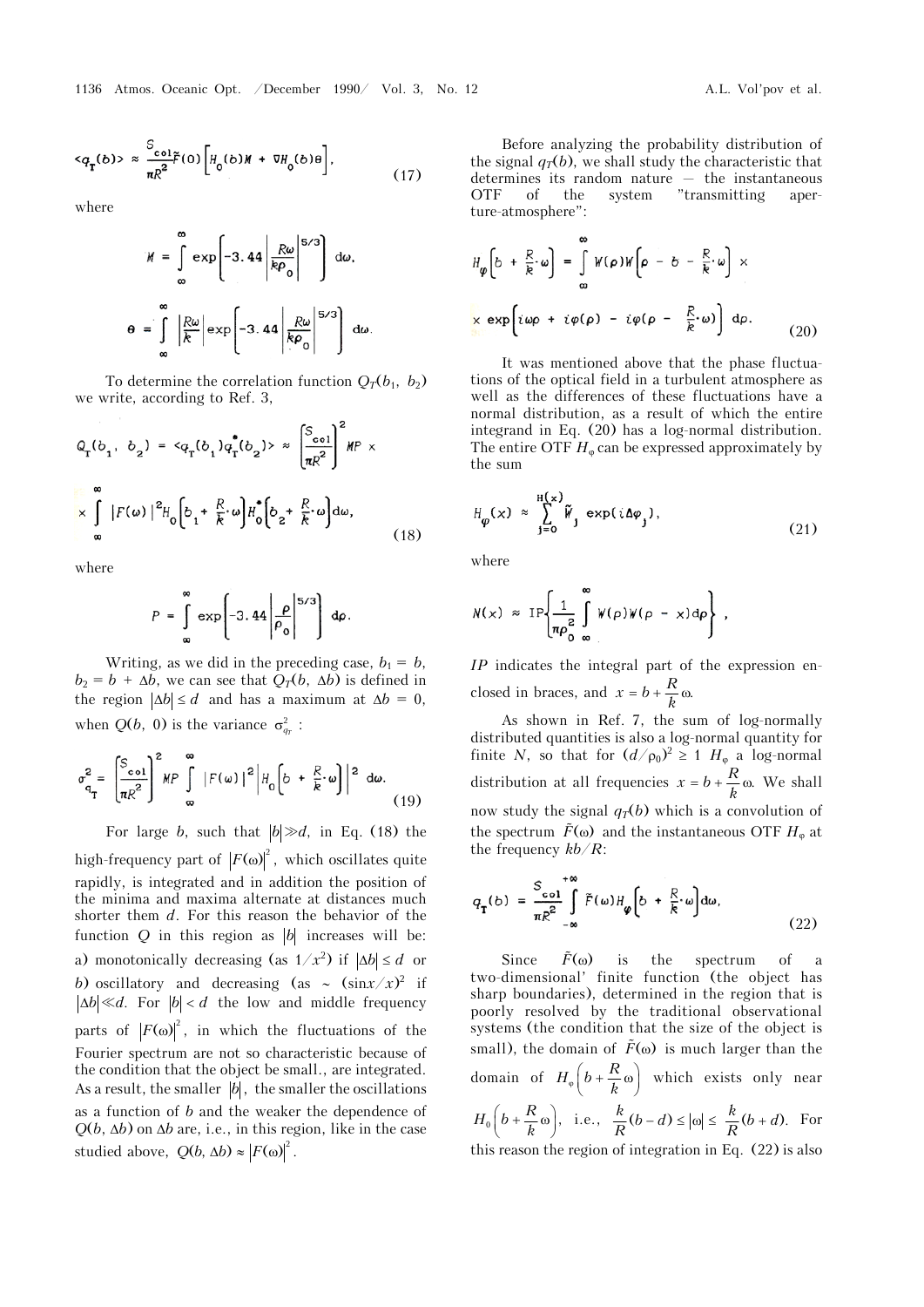bounded by the same limits (see Fig. 3). According to the sampling theorem, in order to determine the spectrum  $\tilde{F}(\omega)$  of a finite function  $I(r)$ , for example, in the direction  $\alpha$ , the vector *b* must be changed in steps of size

$$
\Delta b_{\alpha} \approx \left(\frac{1}{2} \div \frac{1}{3}\right) \frac{2\pi R}{k l_{\alpha}},\tag{23}
$$

where  $l_{\alpha}$  is the size of the object in the direction  $\alpha$ . The condition that the object be small is characterized by the fact that when traditional observation methods are employed it gives poor resolution of the object (even if the atmosphere is not turbulent). This means that when telescopes of sufficiently good quality, having input pupils with acceptable diameters and not of large capacity from the technological viewpoint, are used, the image of the object will consist only of several resolution elements. To illuminate the object, in this case, there is no sense in using collimators with a large aperture diameter, since one of the advantages of the method of active interferometry is that expensive telescopes are not used in it. In this connection, the condition that the object be small can be characterized by the relation

$$
\frac{2\pi R}{k l} \stackrel{>}{\leq} d,\tag{24}
$$



*FIG. 3. The relation between the Fourier spectrum of the object*  $F(\omega)$  *instantaneous OTF*  $H_{\varphi}(\omega)$ *and the average OTF*  $H_0(\omega)$  *forming the signal*  $q_T(b)$  in a turbulent atmosphere.

whence, using the relation (23), it follows that

$$
|\Delta b| \geq d \left[\frac{1}{2} + \frac{1}{3}\right], \tag{25}
$$

where  $|\Delta b| = \Delta b_{\alpha}$  in the direction  $\alpha$ . Thus only several (*M*) independent frequencies of the spectrum  $\tilde{F}(\omega)$ , separated from one another by a distance  $|\Delta b|$ , contribute to the integral in Eq. (22):

$$
q_{\mathbf{T}}(b) \approx \frac{S_{\text{col}}}{\pi R^2} \sum_{\mathbf{m}=0}^{\mathbf{M}} \tilde{F}_{\mathbf{m}} H_{\varphi_{\mathbf{m}}}(b), \qquad (26)
$$

where

$$
M \approx \left(\frac{2d}{|\Delta b|}\right)^2.
$$

With the help of Eq. (21)  $q_T(b)$  can be expressed in the form

$$
q_{\mathbf{T}}(b) = \frac{S_{\text{col}}}{\pi R^2} \sum_{m=0}^{\mathbf{N}} \sum_{j=0}^{\mathbf{N}} \tilde{W}_j \tilde{F}_m \exp(i\Delta\varphi_{jm}), \qquad (27)
$$

which characterizes the summation of  $M \times N(b)$  independent log-normally distributed quantities. For finite  $N = (d/\rho_0)^2 \ge 1$  multiplication by *M*, under the condition (25), will not change much the distribution of the sum in  $q_T(b)$ , since according to Mitchell's work<sup>8</sup> the log-normal law is very stable with respect to summation and approaches the normal law according to the central limit theorem extremely slowly. However, if  $N = (d/\rho_0)^2 \gg 1$  the summation over the *N*×*M* realizations may be appreciable. To estimate the number of realizations  $L = NM$  with which the distribution  $q_T(b)$ can be regarded as being normal, we shall expand the probability distribution of the sum of *L* independent random quantities in Hermite polynomials<sup>7</sup>

$$
f_{L}(z) = \frac{1}{2\pi} e^{-\frac{z^{2}}{2}} \left[ 1 + \frac{\gamma_{1}}{64L^{1/2}} h_{3}(z) + \frac{\gamma_{2}}{24L} h_{4}(z) + \dots + 0 \left( L^{-3/2} \right) \right],
$$
\n(28)

where  $h_n(z)$  are the Hermite polynomials;  $\gamma_1$  and  $\gamma_2$  are the skewness and excess; and,  $z = (x - L\langle x \rangle) / \sigma_x L^{1/2}$ , where *x* is a random quantity,  $\langle x \rangle$  is the average value of *x*, and  $\sigma_x^2$  is the variance of *x*, respectively. Since the term  $\frac{\gamma_1 h_3(z)}{64 I^{1/2}}$ 64  $h<sub>3</sub>(z$  $\frac{\gamma_1 h_3(z)}{64L^{1/2}}$  makes the largest contribution to  $f_L(z)$  from the entire sum (after the one), the quantity *Lcr* can be estimated from the condition

$$
\frac{\gamma_1 h_3(z)}{64\sqrt{L_{cr}}} \ll 1 \quad \text{or} \quad L_{cr} \ge 0.029 \ \gamma_1^2 h_3^2(z). \tag{29}
$$

For a log-normal distribution the skewness<sup>7</sup> can be determined as

$$
\gamma_1 = (\exp \sigma_{\Delta\varphi}^2 + 2) \sqrt{\exp \sigma_{\Delta\varphi}^2 - 1} \tag{30}
$$

Since when the phase differences  $\Delta \varphi = \varphi(\rho) - \varphi(\rho R\omega/k$ ) are formed phases which are not correlated with one another are actually calculated (and the transmitting apertures are separated by the vector *b*, for which the condition  $b > \rho_0$  is satisfied), we have